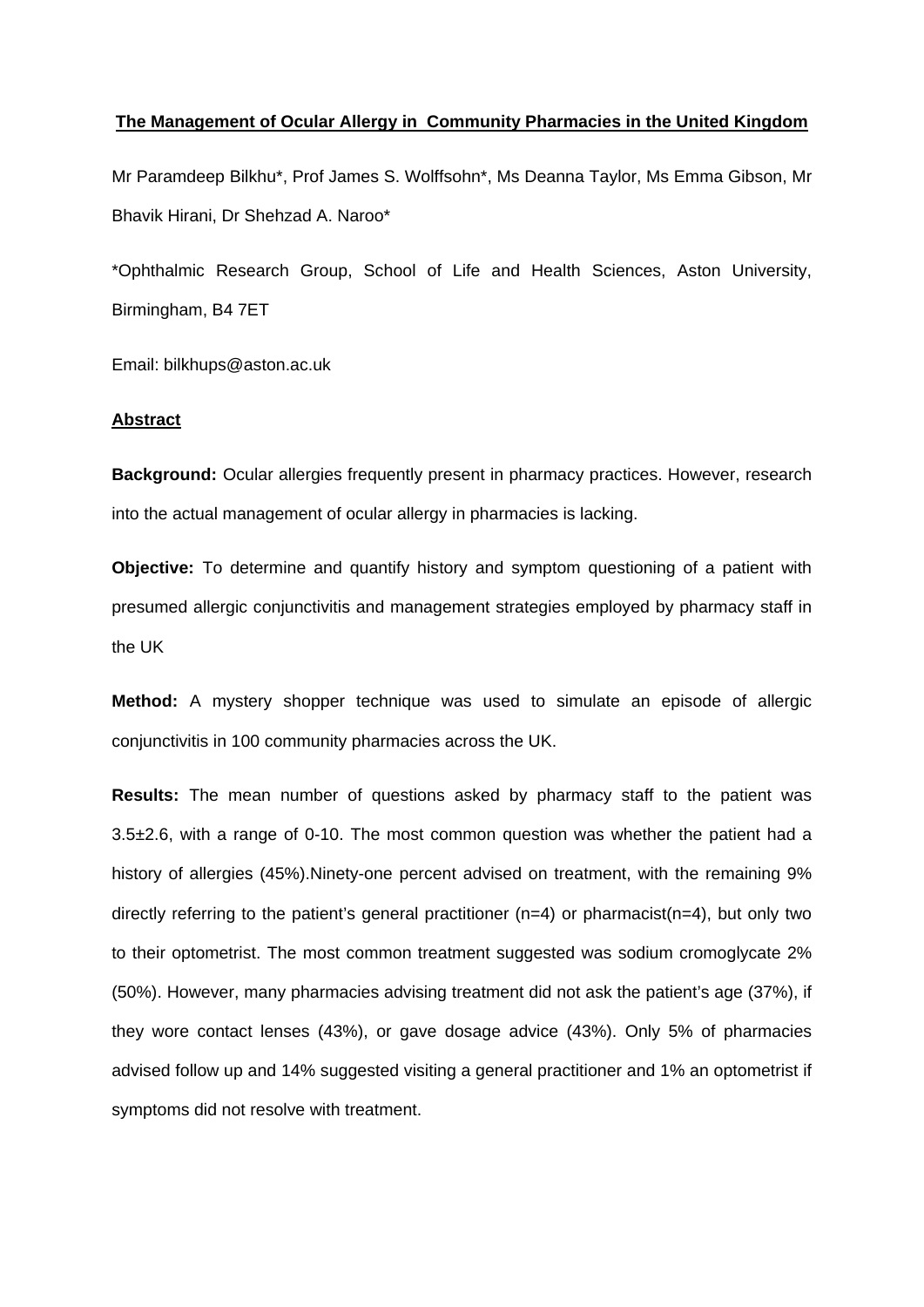**Conclusion:** There is a need for improved ophthalmological training for pharmacy staff with respect to the management of allergic conjunctivitis

Abstract Length: 199 words

## **Keywords**

Ocular allergy, allergic conjunctivitis, management, community pharmacy, United Kingdom (UK).

### **Impact of Findings on Practice**

- Pharmacy staff should not attempt to differentially diagnose or manage allergic conjunctivitis without formal training or knowledge of the condition and eye disease.
- If the diagnosis of allergic conjunctivitis is in doubt, the patient must be referred to a member of staff with formal training or knowledge of the condition and eye disease or to the patient's optometrist.
- Careful consideration of the contraindications of ophthalmic preparations for allergic conjunctivitis is required if they are advised.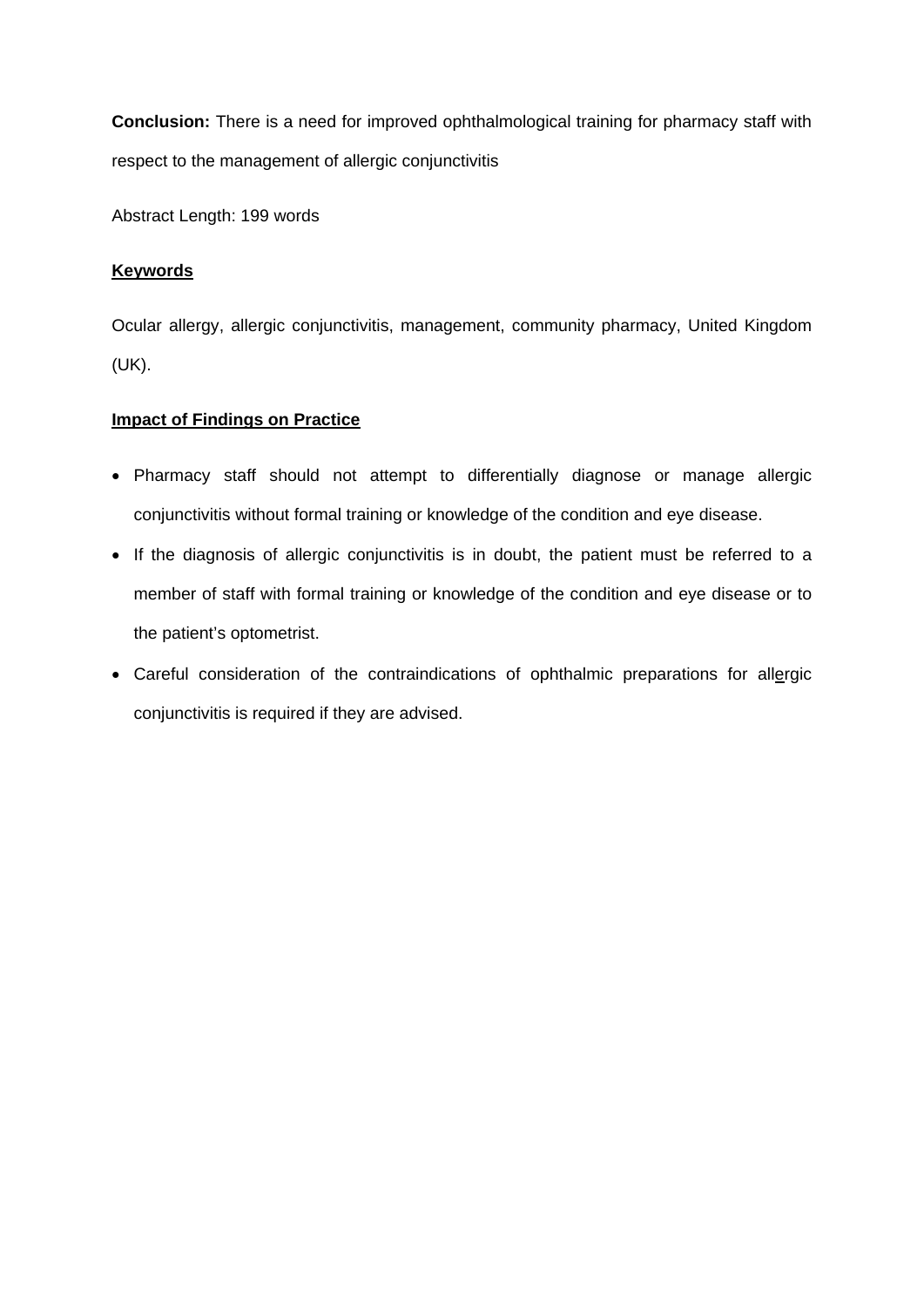#### **Introduction**

Ocular allergy affects approximately 20% of the allergy suffering population, representing a group of disorders that primarily affects the conjunctiva<sup>1</sup>. Ocular allergies are often underdiagnosed and under-treated, with ocular signs and symptoms considered part of other allergies rather than a distinct clinical entity<sup>2</sup>. Ocular allergies adversely impact on quality of life, school performance and work productivity and therefore pose a significant problem that needs to be managed appropriately<sup>2</sup>.

It has been estimated that 3% of patients consulting a pharmacist suffer from ocular allergy<sup>3</sup>. Combined with the availability of many anti-allergic preparations over the counter, pharmacists and pharmacy staff (under supervision of pharmacist) are required to differentially diagnose and manage ocular allergies based upon history and symptoms alone as they do not have access or training in using ophthalmic examination instruments. Furthermore, the signs and symptoms of ocular allergic disease may not be present at the time of a consultation<sup>1</sup>. However, research into the actual diagnosis and management of ocular allergy by pharmacists and pharmacy staff, has not been widely studied<sup>3</sup>.

### **Objective**

This study aimed to determine and quantify the history and symptom questioning of a patient with presumed allergic conjunctivitis and management strategies employed by pharmacists and pharmacy staff in the UK.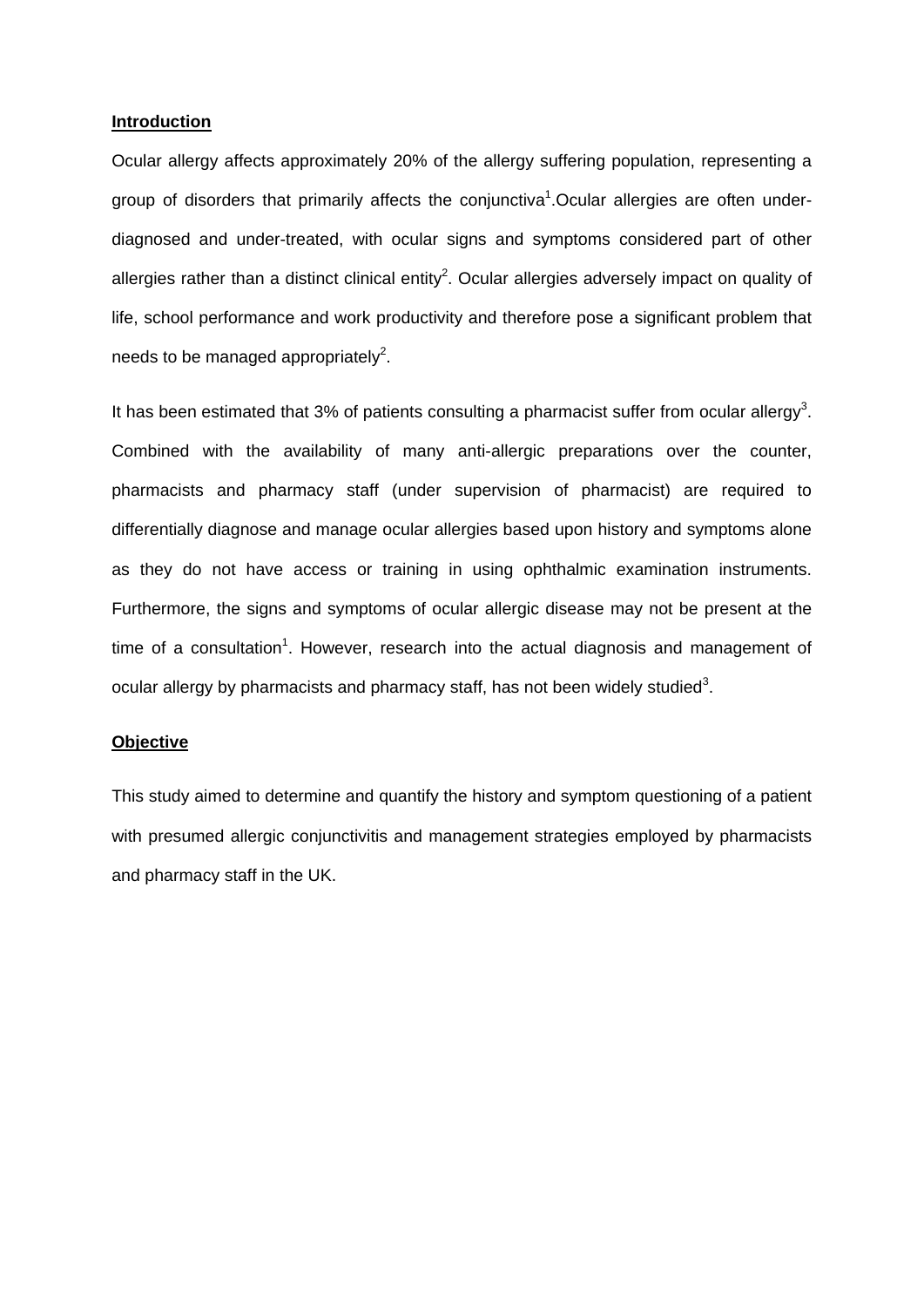#### **Method**

A mystery shopper technique was used in 100 community pharmacies, selected using a randomised sampling technique, across the UK by 4 trained investigators, each visiting different practices alone. Pharmacies were a mixture of independent (n=38) and chain (n=62) practices. At each pharmacy the investigator approached the counter and when acknowledged by a staff member made the following opening statement:

"My brother's eyes are red and itchy. What would you recommend?"

The investigators answered the above questions only when asked but did not volunteer any information other than the opening statement. Immediately after leaving each pharmacy practice the consultation details were recorded in a table. It was expected that the mystery shopper should have been asked about their brother's age, current medications, whether they were a contact lens wearer, ocular history, history of allergies, past treatments / examinations and symptoms in more detail such as severity, duration, unilateral or bilateral, seasonality, pain and any discharge.<sup>4</sup> Data was analysed using Microsoft Excel (Microsoft, USA). The study received Aston University ethics committee approval and the research conformed to the tenets of the Declaration of Helsinki.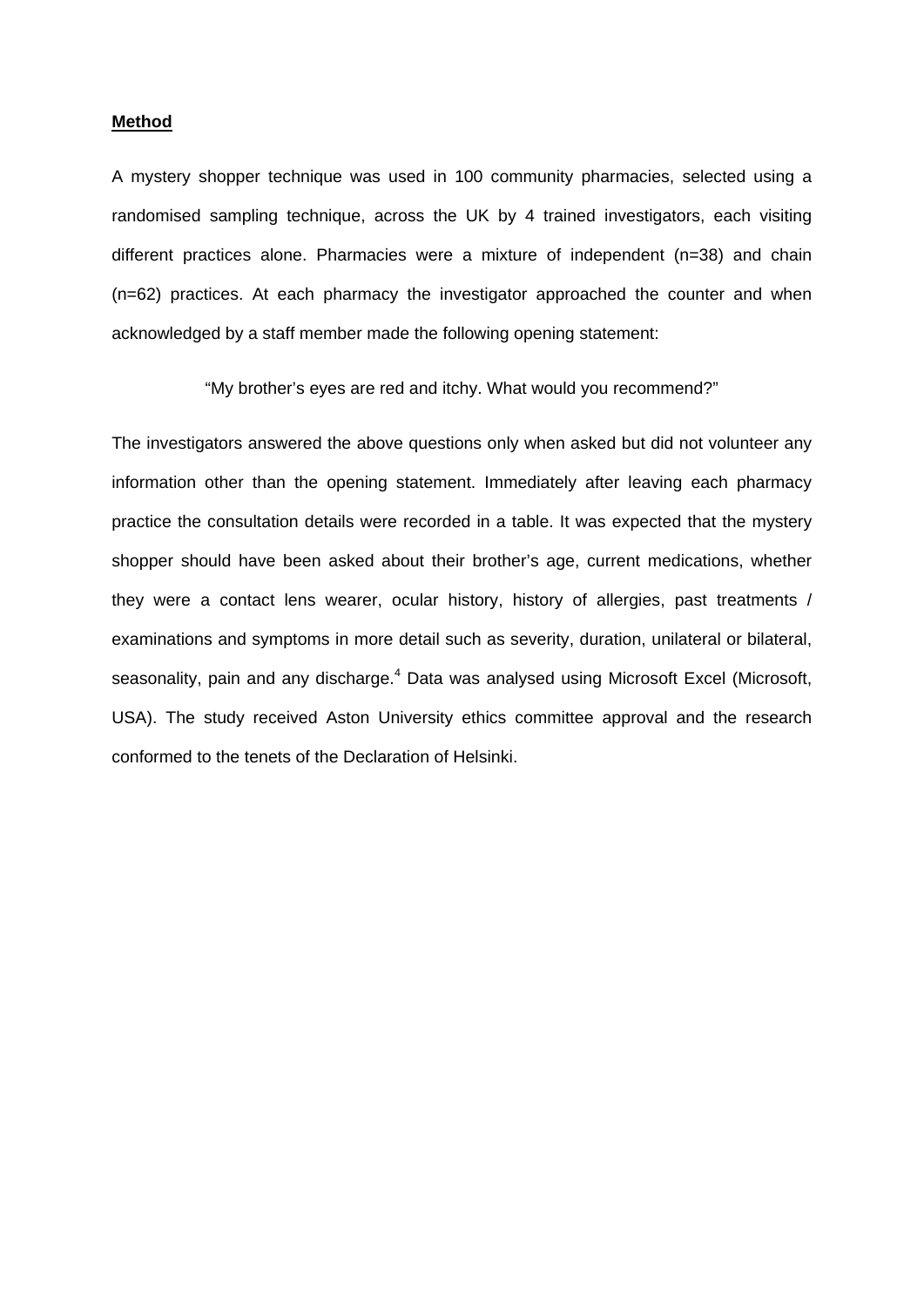#### **Results**

Out of a total of 100 pharmacy practices, 11% of consultations took place with a pharmacist, 21% with a pharmacy assistant or trainee dispenser, 8% with staff with ambiguous job titles, but in 60% of consultations it was not possible to determine the professional status as identification badges or labels were not visible or not worn.

The mean number of history and symptom questions asked by pharmacy staff was 3.5±2.6, ranging from 0-10. Eleven percent of pharmacy staff asked additional questions - if there was blood in or on the eye; the patient had a cold; used cosmetics; the eyes felt gritty; any eyelid swelling; whether a personal computer was used frequently; and if a new laundry powder had been used. The questions asked by the pharmacy staff is presented in figure 1.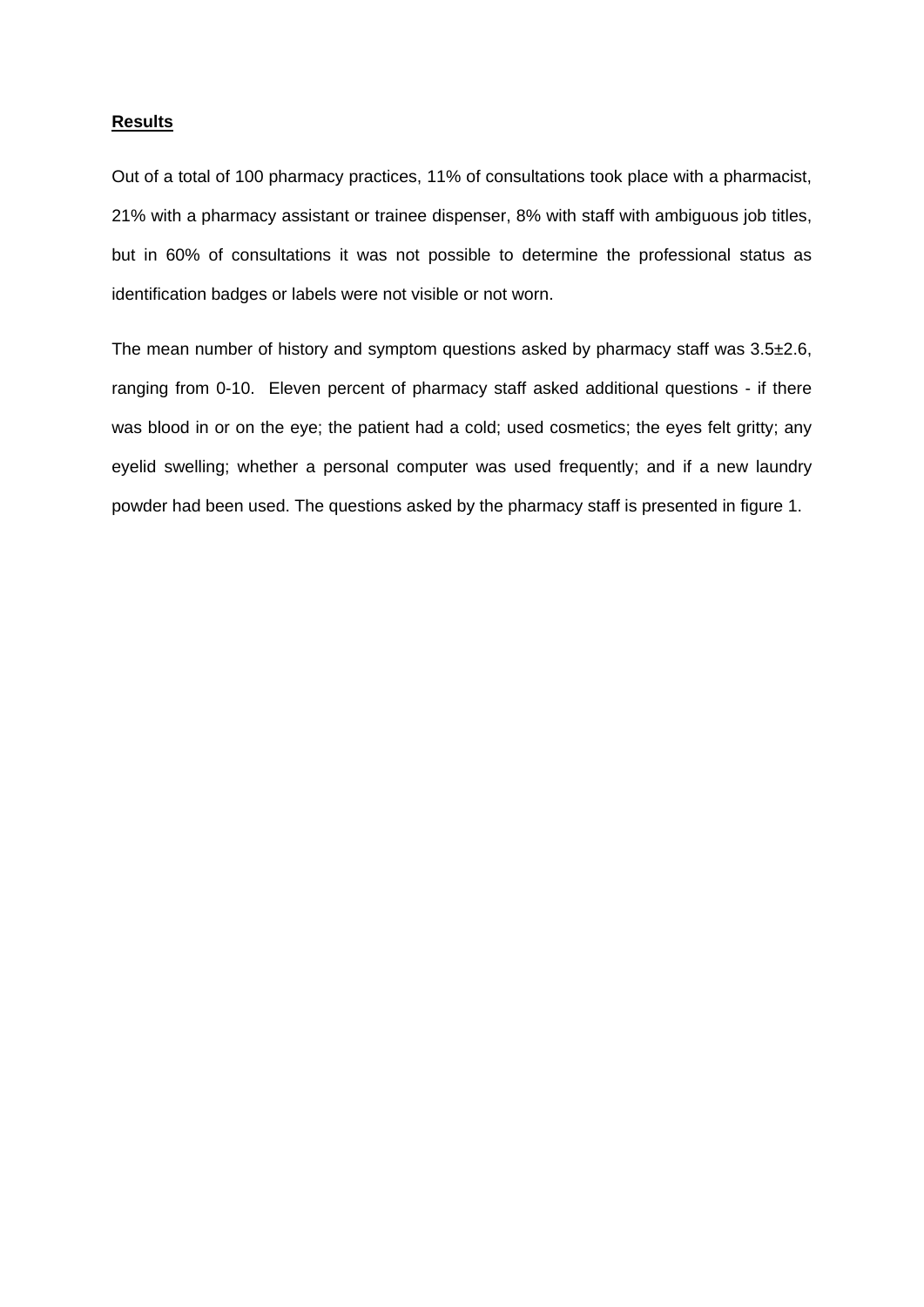

**Figure 1:** History and symptom questions asked by the pharmacy staff member (n=100 pharma acies).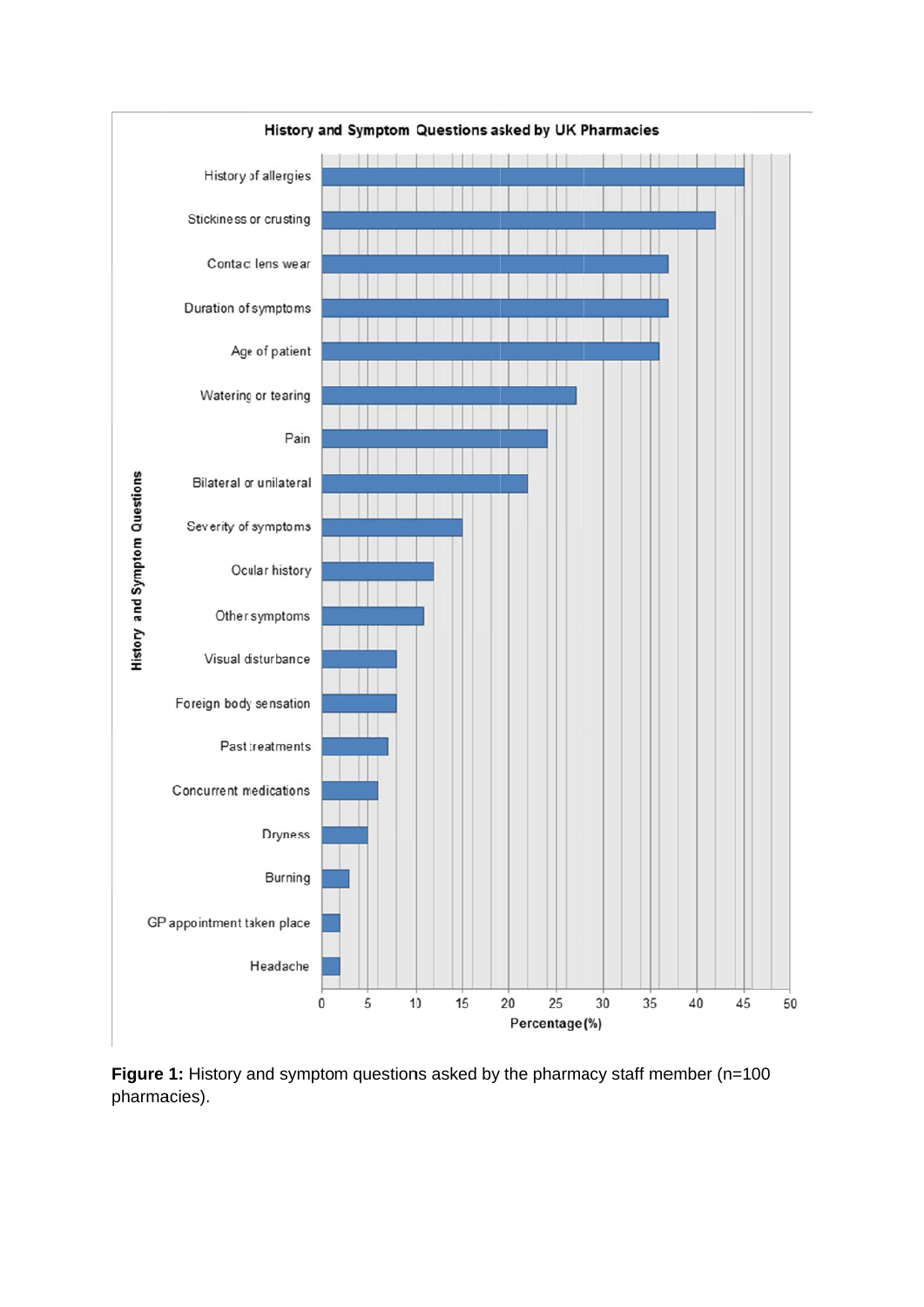The majority of practices advised treatment (91%, n=91), with most of these recommending pharmacological treatments (96%, n=87) mainly in the form of topical eye drops (97%, n=84). Four percent (n=4) of the treatments were non-pharmacological, and included allergen avoidance and use of hypromellose. Those pharmacies that did not recommend treatment (9.0%, n=9) referred the patient to their general practitioner (n=4) or pharmacist (n=4) but only two referred to an optometrist. The treatments advised by the pharmacies are shown in figure 2.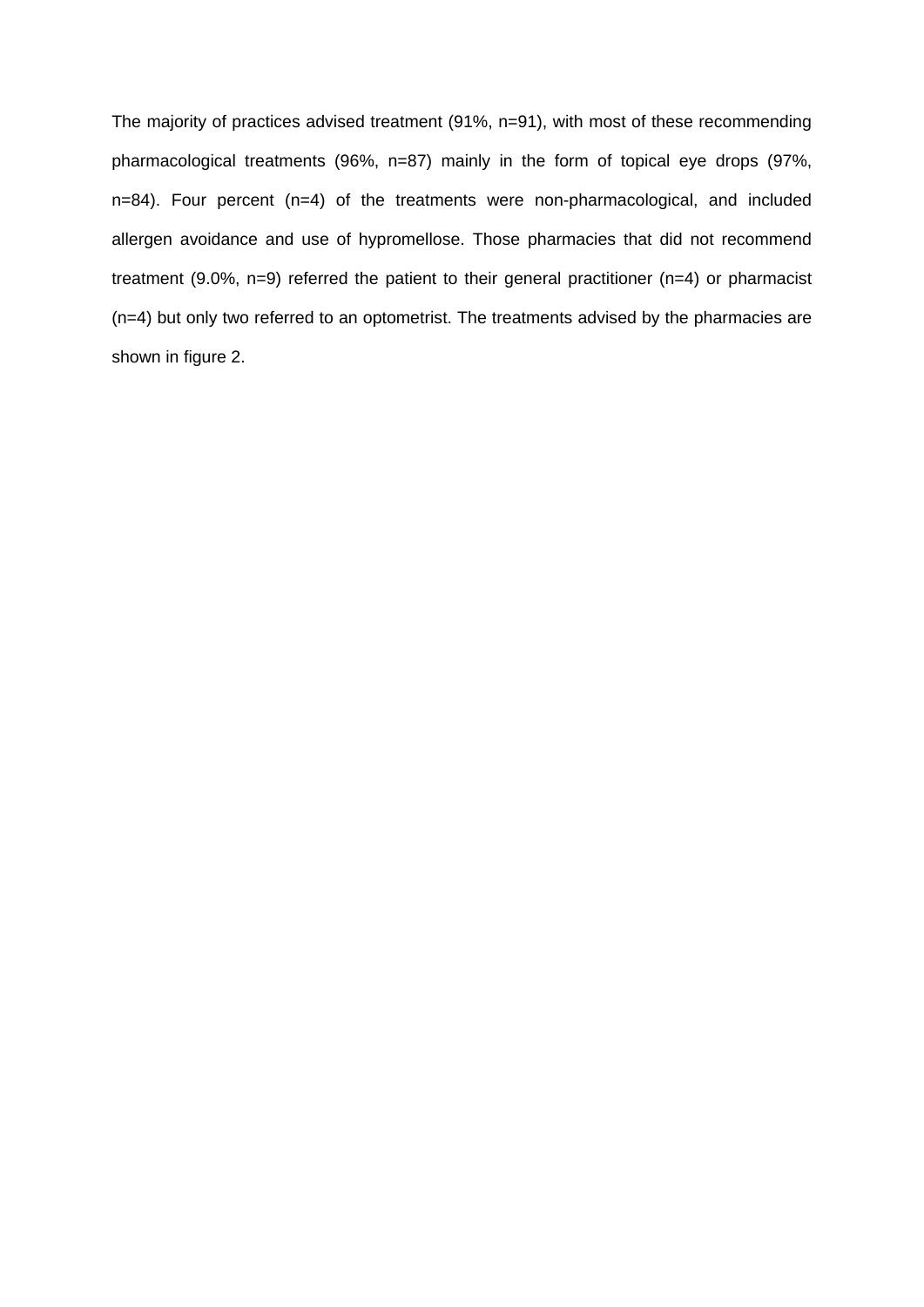

**Figure 2:** Treatment recommendations and management advice given by the pharmacy staff member (n=91 pharmacies).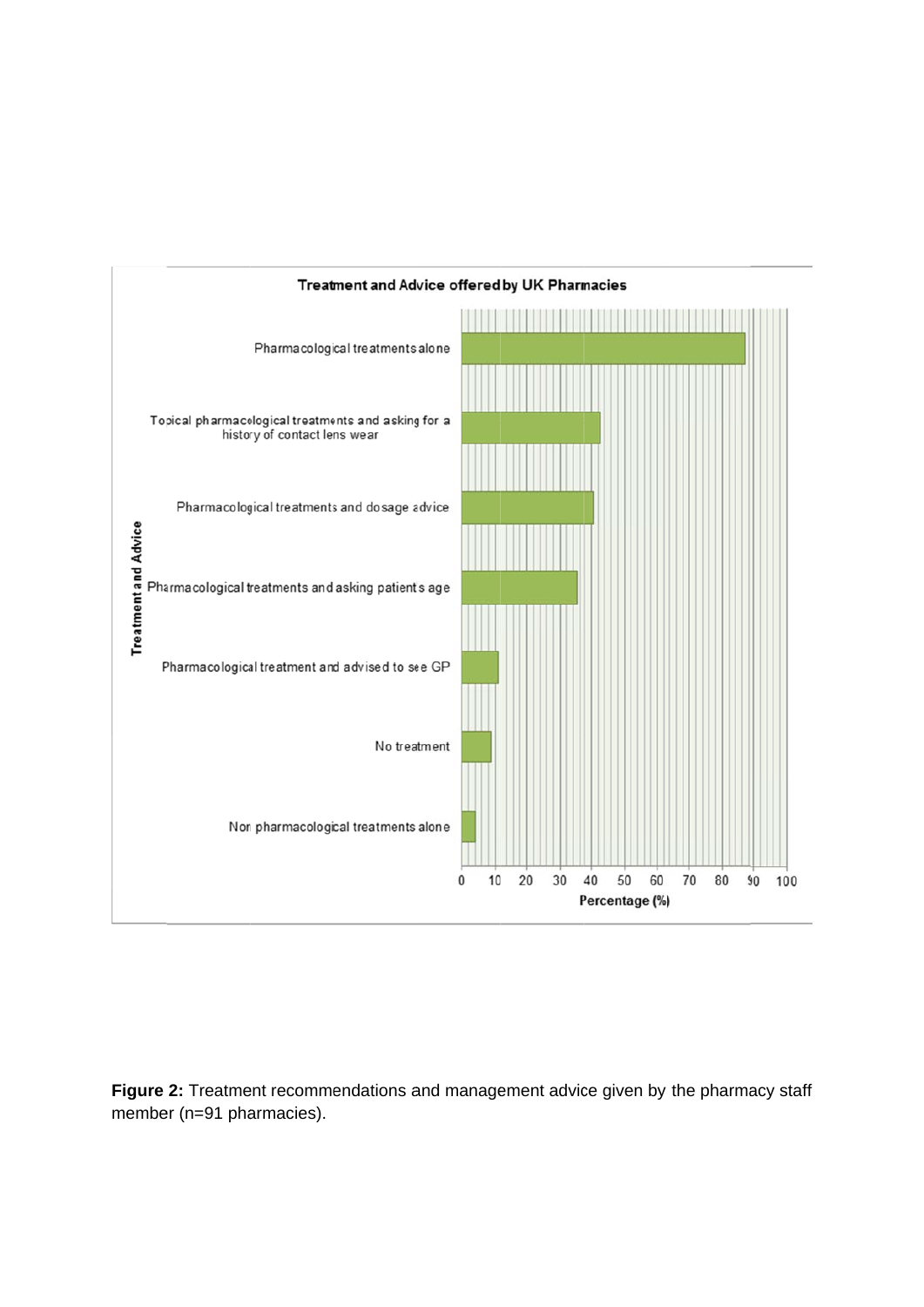#### **Discussion**

A mystery shopper technique was used to simulate a realistic consultation to determine the history and symptoms questioning of a patient with presumed allergic conjunctivitis and management recommended by community pharmacies across the UK. Pharmacies were not informed that the study was being conducted, thus eliminating the possibility of the Hawthorne effect influencing the outcome of the consultation. Although some authors have suggested mystery shopping techniques are unethical, such criticisms relate to competitive intelligence gathering between competing businesses<sup>5</sup>. Patient satisfaction is insufficient to fully evaluate healthcare service provision and safety alone, as patients often lack the expertise to formulate criteria to measure performance $6$ . In addition, some authors argue that it is impossible to fully evaluate healthcare without using deceptive methods<sup>7</sup>. Analysis of patient records may be used to evaluate diagnostic and management performance, but pharmacies do not generally offer private consultations, or keep patient records. Mystery shopping techniques have previously been employed extensively in healthcare research to evaluate provision of specific services, but none have investigated the management of eye disease, such as ocular allergy, in community pharmacies.

The low number of questions asked on average in the present study are consistent with the low number of criteria covered on average by pharmacists when diagnosing ocular allergy in the study by Wolffsohn (2009)<sup>3</sup>. The high proportion of pharmacies suggesting treatments compared to referral implies that pharmacy staff are confident in their abilities to diagnose and treat allergic conjunctivitis. This is supported by very few pharmacies advising referral to another healthcare professional to confirm diagnosis or for further investigation (14%, n=13) and is consistent with a previous study<sup>3</sup> where all pharmacists recommended treatment. Perhaps pharmacy staff perceive ocular symptoms as part of a systemic allergy rather than as a uniquely sensitised tissue. Despite their advanced instrumentation to examine the eyes to allow differential diagnosis when symptomology is not conclusive, only 2 pharmacies in this study recommended referral to an optometrist. This may be due to a lack of awareness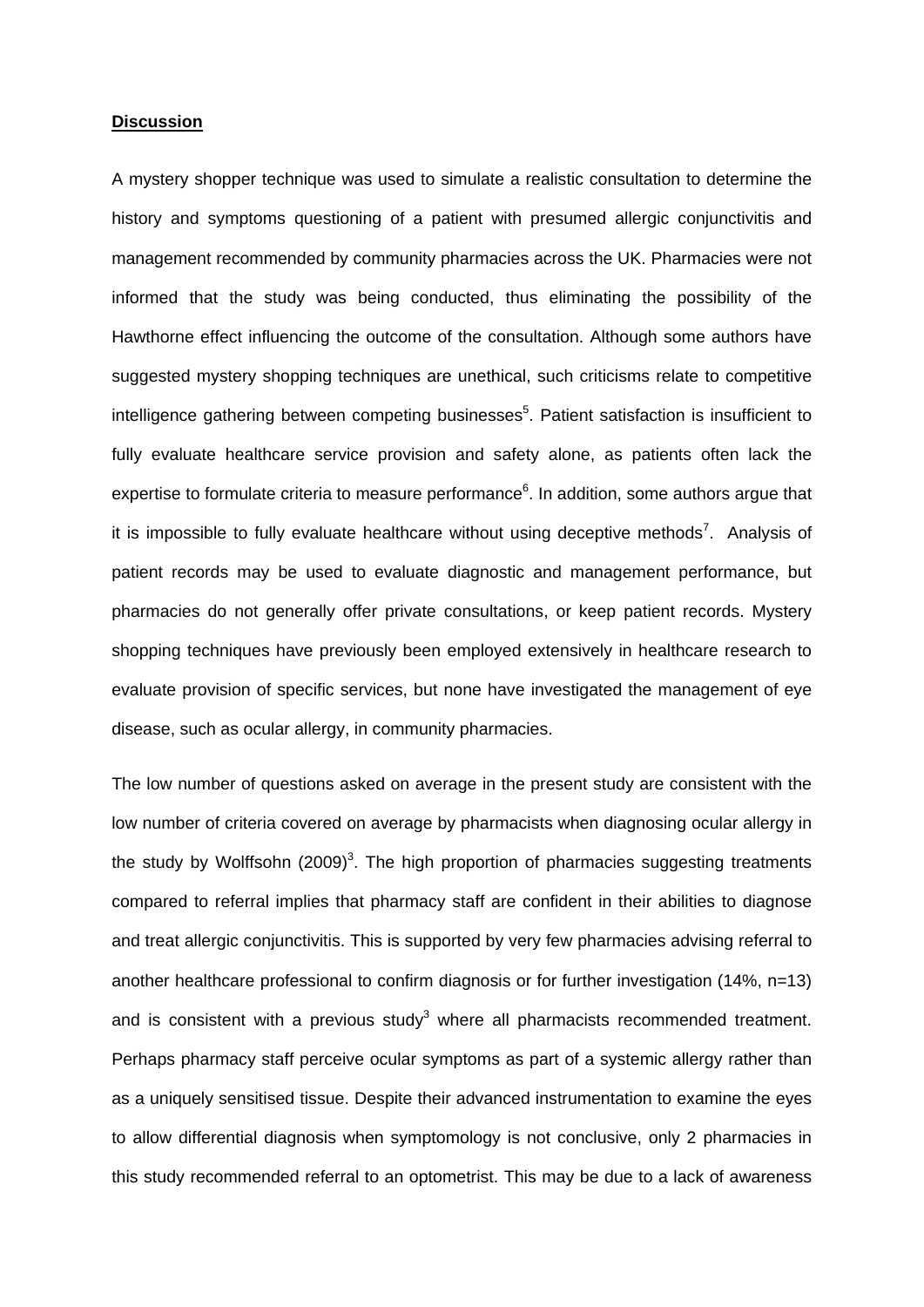by the public and other healthcare professionals of the abilities and role of optometrists in primary eye care. Conversely, optometrists may not be promoting or communicating their abilities effectively.

Preventing or minimising exposure to the causative allergen prevents the development of a hypersensitivity response<sup>1,8</sup>. However, allergen avoidance advice was given in less than  $2\%$ of pharmacies which concurs with a previous study with UK pharmacists<sup>3</sup>. Half the pharmacies advised the use of sodium cromoglycate 2%, whose efficacy compared to placebo in the treatment of allergic conjunctivitis has been demonstrated in both environmental studies and conjunctival challenge models<sup>1,8</sup>. However, their mechanism of action result in a significant delay of up to several weeks in treating ocular allergy and an antihistamine would be more appropriate for initial symptomology management<sup>1</sup>. Interestingly, none of the pharmacies recommended lodoxamide trometamine 0.1%, a mast cell stabiliser which produces a greater and faster clinical improvement in ocular allergy than sodium cromoglycate 2%<sup>9</sup>. The second most common treatment was topical witch hazel (hamamelis virginiana), a plant extract with purported astringent properties. However, there is no evidence in the scientific literature regarding its pharmacological action or its efficacy in treating ocular allergies.

 The vasoconstrictor naphazoline hydrochloride has been shown to be more effective in treating allergic conjunctivitis than a placebo<sup>10</sup>. However, there appears to be no scientific literature on xylometazoline-antazoline in treating allergic conjunctivitis, although one study found mild vasoconstriction of conjunctival blood vessels in the eyes of 16 healthy volunteers<sup>11</sup>. Of concern is that only one of the pharmacies recommending these products asked the patient's age or whether they had concurrent medical conditions or eye disease. Topical sympathomimetics are contraindicated in patients with glaucoma and should be used with caution in patients with heart disease, high blood pressure and diabetes $8$ .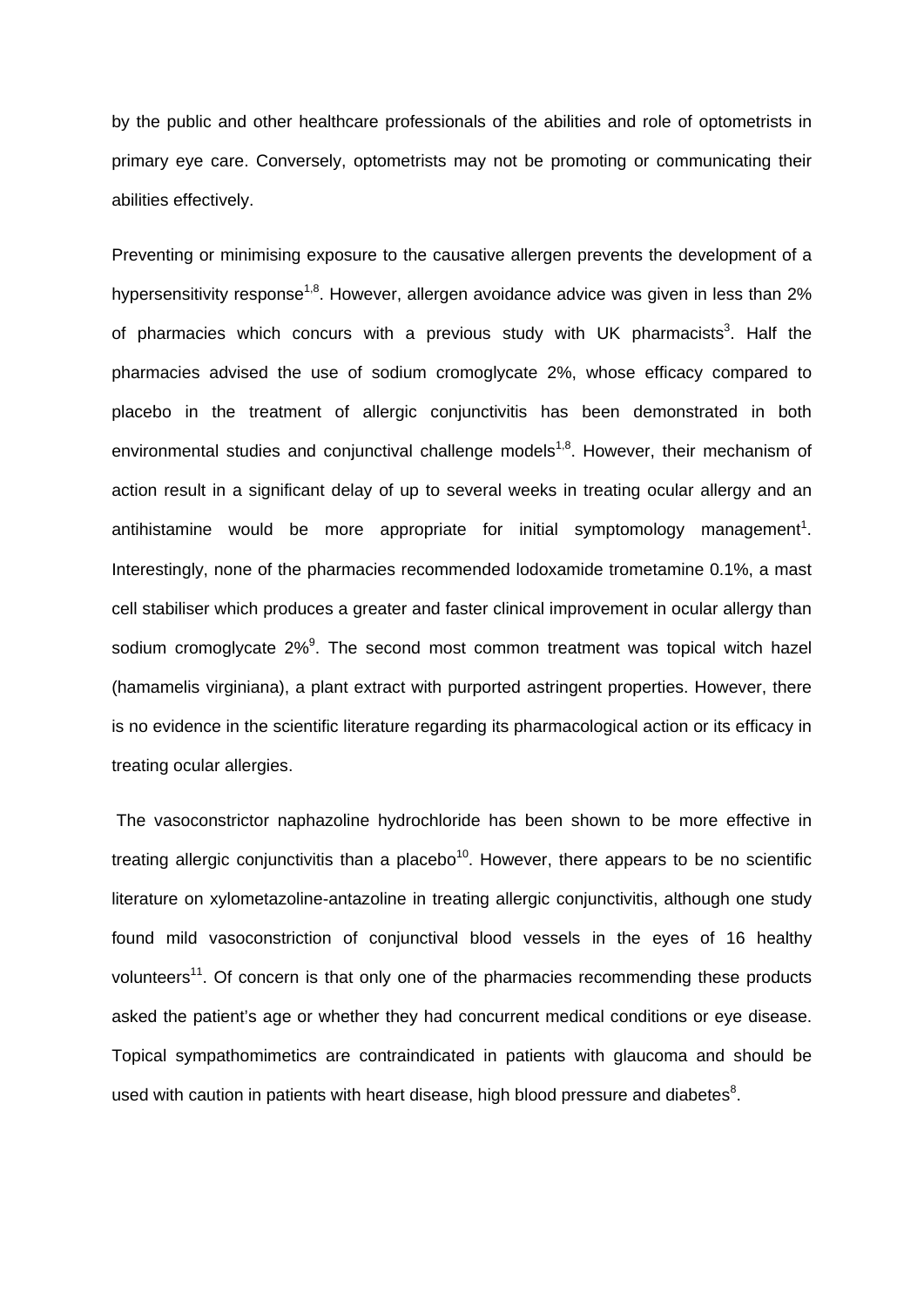Oral antihistamines are indicated where systemic allergies are present such as hay fever in addition to ocular signs and symptoms; although they are not as effective as topical antiallergic medications in treating allergic conjunctivitis, efficacy improves when they are combined<sup>8</sup>. Hypromellose, an artificial tear supplement, may aid removal of allergens from the ocular surface and act as barrier to further allergen exposure $8$ . Cooled artificial tears and cold compresses may also cause vasoconstriction of the conjunctival blood vessels and bring about symptomatic relief<sup>8</sup>. However, despite several authors recommending their use, scientific evidence is lacking. Incorrect treatment advice was low (6%, n=6) where the antibacterial brolene (propamidine isetionate 0.1%) was recommended. However, only a third of these pharmacies asked if the patient had stickiness or crusting of the eyelids/lashes and if they had any discharge from the eye, key questions in the differential diagnosis between bacterial and allergic conjunctivitis $1,2,4$ .

Less than half of pharmacies recommending treatment asked about contact lens wear (41%, n=37). Topical administration of medications requires removal of contact lenses as the active ingredients and preservatives can bind to the contact lens and prolong exposure which may result in ocular toxicity or drug-induced allergic inflammation $2$ 

Hence there is a need for improved ophthalmology training and support for ocular allergy management in community pharmacy, as treatments can be purchased without prescription. If the diagnosis is in doubt, pharmacists should refer patients with suspected ocular allergy to healthcare professionals with equipment available to examine the eyes, such as optometrists. If pharmacological treatments are advised, only those which demonstrate efficacy should be recommended on an individual patient basis.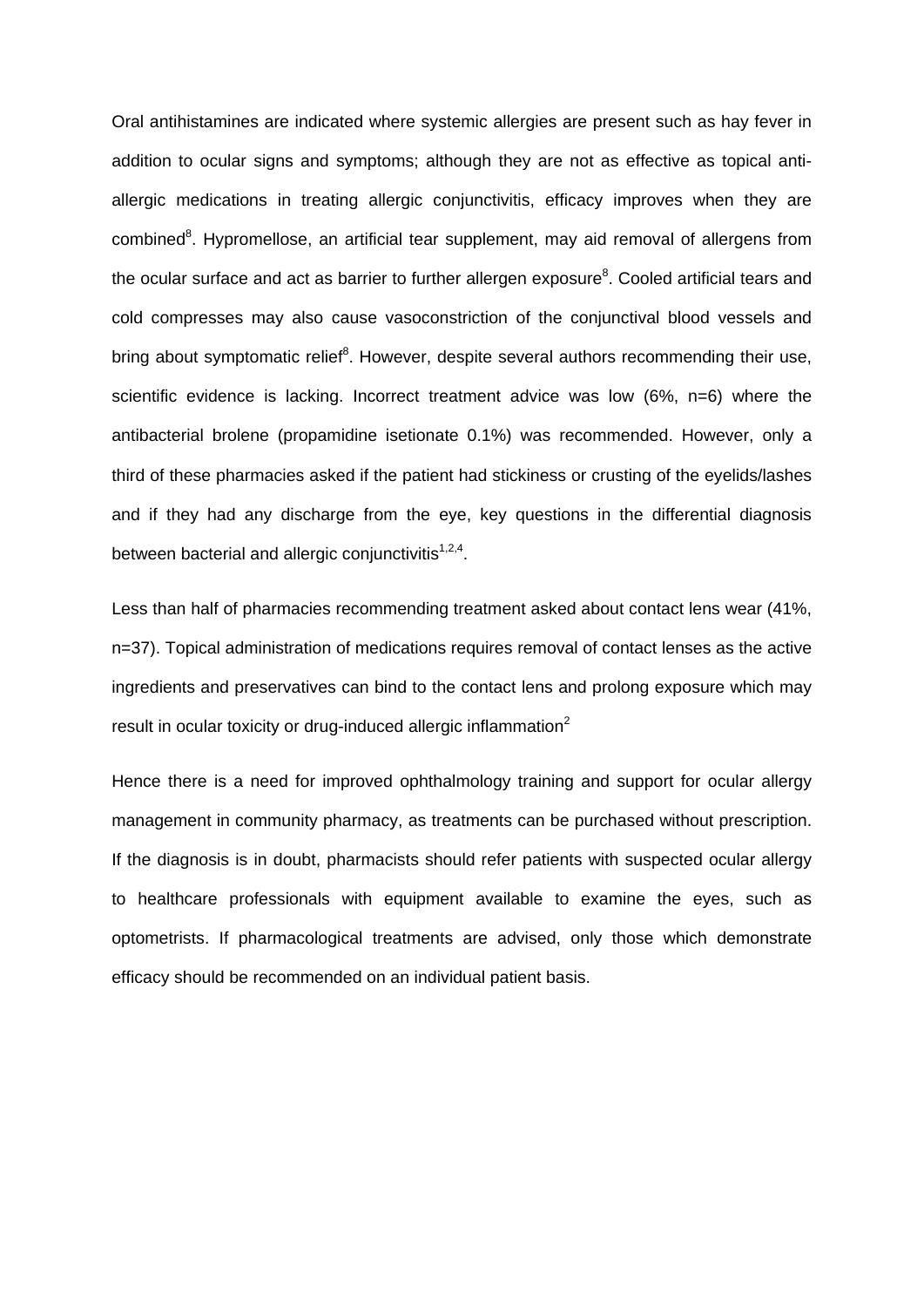# **Conclusions**.

The differential diagnosis questioning and management of allergic conjunctivitis by community pharmacies in the UK is currently lacking and more training is warranted.

# **Acknowledgements**

None

# **Funding**

None

## **Conflicts of Interest**

The authors have no financial or commercial conflicts of interest relating to this study.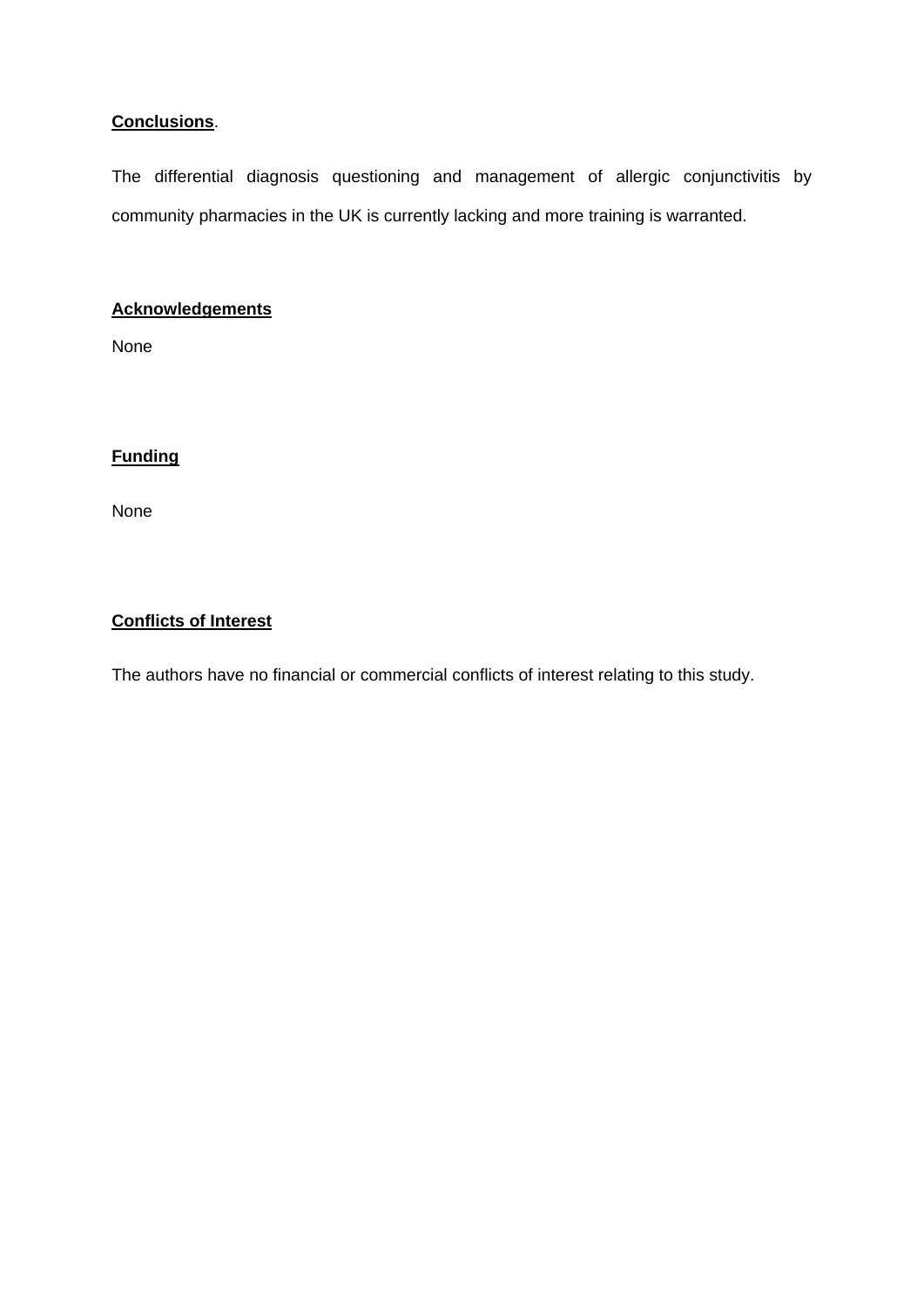#### **References**

1. Abelson MB, Leonardi A, Smith L. The mechanisms, diagnosis and treatment of allergy. *Rev Ophth*. 2002; 9(4): 74-84.

2. Bielory L. Ocular allergy overview. *Immunol Allergy Clin North Am*. 2008 Feb; 28(1): 1-23.

3. Wolffsohn, J. S. The development of specialist ocular allergy services in UK optometric practice. MBA dissertation, Aston University. 2009.

4. Bilkhu PS, Wolffsohn JS, Naroo SA. A review of non-pharmacological and pharmacological management of seasonal and perennial allergic conjunctivitis. *Contact Lens Ant Eye.* 2012; 35: 9-16.

5. Shing MNK, Spence LJ. Investigating the limits of competitive intelligence gathering: is mystery shopping unethical? *BE: ER*. 2002; 11(4): 343-353.

6. Moriarty H, McLeod D, Dowell A. Mystery shopping in health service evaluation. *Br J Gen Prac*. 2003 Dec; 53(497): 942-946.

7. Walker T, George S. Mystery shopping in psychiatric service evaluation. *The Psychiatrist*. 2010; 34: 121-122.

8. Bielory L. Ocular allergy treatment. *Immunol Allergy Clin North Am*. 2008 Feb; 28(1): 189- 224.

9. Fahy GT, Easty DL, Collum LM, Benedict-Smith A, Hillery M, Parsons DG. Randomised double masked trial of lodoxamide and sodium cromoglycate in allergic eye disease. *Eur J Ophthalmol*. 1992 July-Sep; 2; 144.

10. Miller J, Wolf EH. Antazoline phosphate and naphazoline hydrochloride, singly and in combination for the treatment of allergic conjunctivitis – a controlled, double blind clinical trial. *Ann Allergy*. 1975 Aug; 35(2); 81-86.